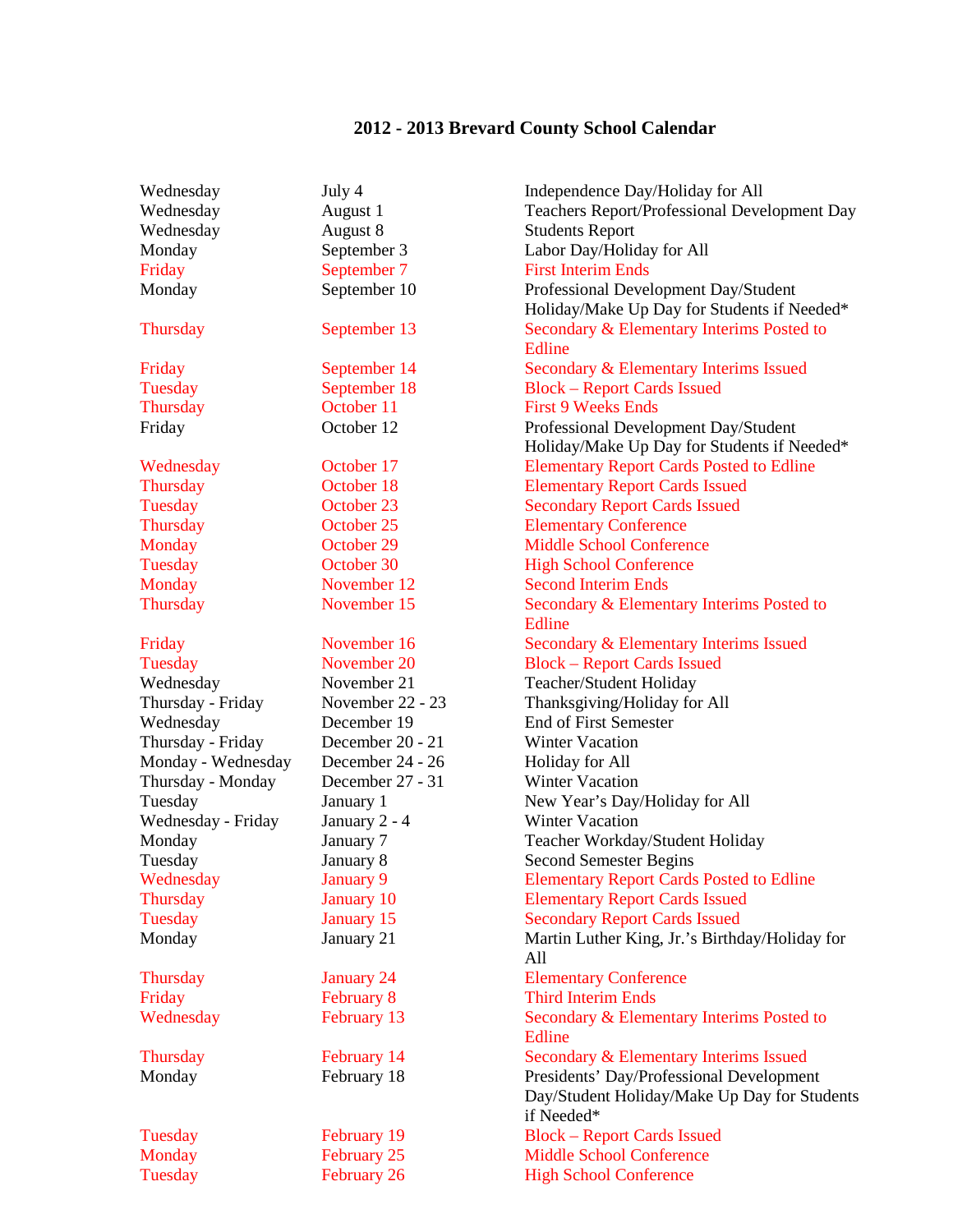| Wednesday         | March 13        | <b>Third 9 Weeks Ends</b>                       |
|-------------------|-----------------|-------------------------------------------------|
| Monday            | March 18        | <b>Elementary Report Cards Posted to Edline</b> |
| Tuesday           | March 19        | <b>Elementary Report Cards Issued</b>           |
| Friday            | March 22        | <b>Secondary Report Cards Issued</b>            |
| Monday - Thursday | March 25 - 28   | <b>Spring Vacation</b>                          |
| Friday            | March 29        | Holiday for All                                 |
| Friday            | April 19        | <b>Fourth Interim Ends</b>                      |
| Wednesday         | April 24        | Secondary & Elementary Interims Posted to       |
|                   |                 | Edline                                          |
| <b>Thursday</b>   | April 25        | Secondary & Elementary Interims Issued          |
| Monday            | April 29        | <b>Block – Report Cards Issued</b>              |
| Wednesday         | May 22          | <b>End of Second Semester</b>                   |
| Wednesday         | May 22          | Elementary Report Cards Issued & Posted to      |
|                   |                 | Edline                                          |
| Thursday          | May 23          | Post Planning/Last Day for Teachers/Make Up     |
|                   |                 | Day for Students if Needed*                     |
| Friday            | May 24          | Make Up Day for Students if Needed*             |
| Monday            | May 27          | Memorial Day/Holiday for All                    |
|                   | <b>Mid June</b> | <b>Secondary Report Cards Issued</b>            |

Approved by School Board 03/13/12<br>Student Days 1<sup>st</sup> Semester – 90 Student Days 2<sup>nd</sup> Semester – 90

\* During the 2012 – 2013 school year, emergency days will be taken in the following order: September 10, October 12, February 18, May 23, and May 24. The order for using make up days for schools closed due to emergencies will depend on where the emergencies fall during the school year. Teacher workdays are subject to negotiation and are tentative.